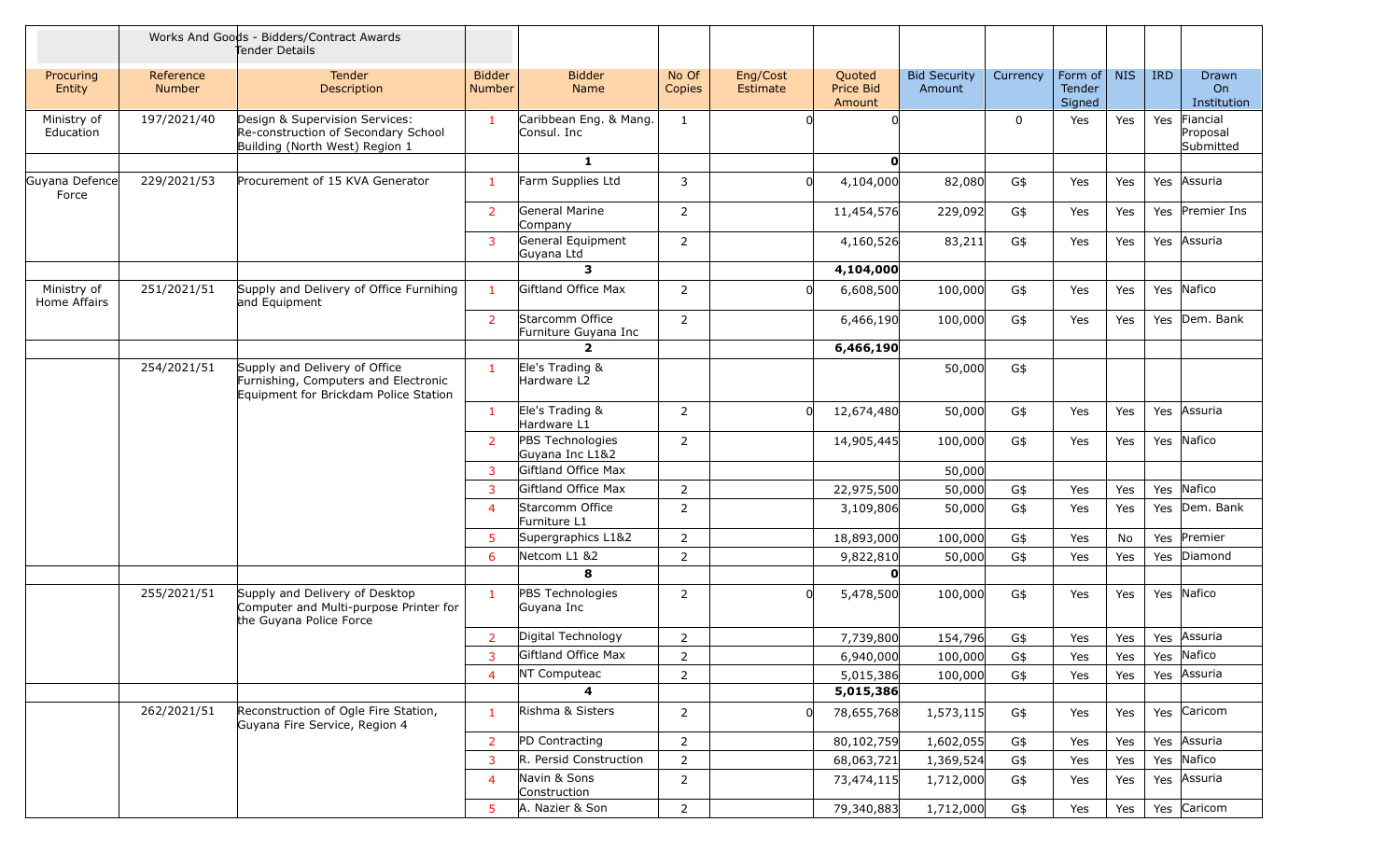|                                |                     | Works And Goods - Bidders/Contract Awards<br>Tender Details                             |                         |                                                          |                 |                      |                               |                               |          |                             |            |            |                                       |
|--------------------------------|---------------------|-----------------------------------------------------------------------------------------|-------------------------|----------------------------------------------------------|-----------------|----------------------|-------------------------------|-------------------------------|----------|-----------------------------|------------|------------|---------------------------------------|
| Procuring<br>Entity            | Reference<br>Number | <b>Tender</b><br>Description                                                            | <b>Bidder</b><br>Number | <b>Bidder</b><br><b>Name</b>                             | No Of<br>Copies | Eng/Cost<br>Estimate | Quoted<br>Price Bid<br>Amount | <b>Bid Security</b><br>Amount | Currency | Form of<br>Tender<br>Signed | <b>NIS</b> | <b>IRD</b> | Drawn<br>On<br>Institution            |
|                                | 262/2021/51         |                                                                                         | 6                       | <b>DKE</b> Enterprise                                    | $\overline{2}$  |                      | 90,375,548                    | 1,807,511                     | G\$      | Yes                         | Yes        |            | Yes Premier Ins                       |
|                                |                     |                                                                                         | $\overline{7}$          | Romano Builders                                          | $\overline{2}$  |                      | 79,997,291                    | 1,600,000                     | G\$      | Yes                         | Yes        | Yes        | Nafico                                |
|                                |                     |                                                                                         | 8                       | N&S General<br>Engineering &<br>Contracting Services     | $\overline{2}$  |                      | 83,735,921                    | 1,674,718                     | G\$      | Yes                         | Yes        |            | Yes Caricom                           |
|                                |                     |                                                                                         | -9                      | Tony's Construction<br>Work                              | $\overline{2}$  |                      | 79,688,081                    | 1,593,762                     | G\$      | Yes                         | Yes        |            | Yes Assuria                           |
|                                |                     |                                                                                         | 10                      | Memorex Enterprise                                       | $\overline{2}$  |                      | 76,786,605                    | 1,535,732                     | G\$      | Yes                         | Yes        |            | Yes Assuria                           |
|                                |                     |                                                                                         | 11                      | Eron Lall Civil<br>Engineering Works                     | $\overline{2}$  |                      | 82,479,870                    | 1,660,000                     | G\$      | Yes                         | Yes        |            | Yes Assuria                           |
|                                |                     |                                                                                         | 12                      | Singh & Son<br>Construction                              | $\overline{2}$  |                      | 76,313,419                    | 1,526,280                     | G\$      | Yes                         | Yes        |            | Yes Assuria                           |
|                                |                     |                                                                                         | 13                      | <b>SD Investment</b>                                     | $\overline{2}$  |                      | 83,954,899                    | 1,679,098                     | G\$      | Yes                         | Yes        |            | Yes Premier                           |
|                                |                     |                                                                                         | 14                      | A&N Enterprise                                           | $\overline{2}$  |                      | 77,568,777                    | 1,560,000                     | G\$      | Yes                         | Yes        | Yes        | Assuria                               |
|                                |                     |                                                                                         | 15                      | International Import &<br>Supplies                       | $\overline{2}$  |                      | 99,990,290                    | 1,999,805                     | G\$      | Yes                         | Yes        |            | Yes Assuria                           |
|                                |                     |                                                                                         | 16                      | Platinum Investments<br>Inc                              | $\overline{2}$  |                      | 83,796,251                    | 1,800,000                     | G\$      | Yes                         | Yes        |            | Yes Caricom                           |
|                                |                     |                                                                                         | 17                      | Say Investments                                          | 1               |                      | 74,951,140                    | 1,499,023                     | G\$      | Yes                         | Yes        |            | Yes Premier                           |
|                                |                     |                                                                                         | 18                      | NP Investments                                           | 2               |                      | 84,974,670                    | 1,699,493                     | G\$      | Yes                         | Yes        |            | Yes Premier                           |
|                                |                     |                                                                                         | 19                      | R. Kissoon Contracting<br>Service                        | $\overline{2}$  |                      | 81,709,320                    | 1,635,000                     | G\$      | Yes                         | Yes        | Yes GTM    |                                       |
|                                |                     |                                                                                         | 20                      | Ele's Trading &<br>Hardware                              | $\overline{2}$  |                      | 83,615,785                    | 1,672,316                     | G\$      | Yes                         | Yes        |            | Yes Assuria                           |
|                                |                     |                                                                                         | 21                      | A. Ograsein & Sons                                       | $\overline{2}$  |                      | $\mathbf 0$                   | 1,600,000                     | G\$      | No                          | Yes        |            | Yes Premier FTP<br>Signed not<br>com. |
|                                |                     |                                                                                         |                         | 21                                                       |                 |                      | O                             |                               |          |                             |            |            |                                       |
| Supreme Court<br>of Judicature | 34/2021/55          | Rewiring of Supreme Court Registry<br>Suddie                                            | $\mathbf{1}$            | N. Balgobin & Sons<br>Contracting Ser. & Elec.<br>Sup.   | $\overline{2}$  |                      | 44,430,056                    | 888,601                       | G\$      | Yes                         | Yes        |            | Yes Assuria                           |
|                                |                     |                                                                                         | $\overline{2}$          | Cummings Electrical Co.<br>Ltd                           | $\mathbf{2}$    |                      | 33,199,489                    | 700,000                       | G\$      | Yes                         | Yes        |            | Yes Nafico                            |
|                                |                     |                                                                                         | $\mathbf{3}$            | NP Investment                                            | $\overline{2}$  |                      | 42,578,430                    | 411,400                       | G\$      | Yes                         | Yes        |            | Yes Premier                           |
|                                |                     |                                                                                         |                         | 3                                                        |                 |                      | 33,199,489                    |                               |          |                             |            |            |                                       |
|                                | 35/2021/55          | Supply & Installation of One New 150<br>KVA Diesel Generator with Automatic<br>Transfer | $\mathbf{1}$            | Cummings Electrical Co.<br>Ltd                           | $2^{\circ}$     | $\Omega$             | 11,337,928                    | 226,759                       | G\$      | Yes                         | Yes        |            | Yes Nafico                            |
|                                |                     |                                                                                         | $\overline{2}$          | Farm Supplies Ltd                                        | 3               |                      | 5,933,535                     | 118,671                       | G\$      | Yes                         | Yes        |            | Yes Assuria                           |
|                                |                     |                                                                                         | $\mathbf{3}$            | General Equipment<br>Guyana Ltd                          | $2^{\circ}$     |                      | 9,963,495                     | 199,271                       | G\$      | Yes                         | Yes        |            | Yes Assuria                           |
|                                |                     |                                                                                         | $\overline{4}$          | <b>IRIS Construction</b><br>Equipment Sales &<br>Rentals | $\overline{2}$  |                      | 10,971,842                    | 220,000                       | G\$      | Yes                         | Yes        |            | Yes Diamond                           |
|                                |                     |                                                                                         | 5 <sup>5</sup>          | Vals Global                                              | $2^{\circ}$     |                      | 9,912,914                     | 300,000                       | G\$      | Yes                         | Yes        |            | Yes Premier Ins                       |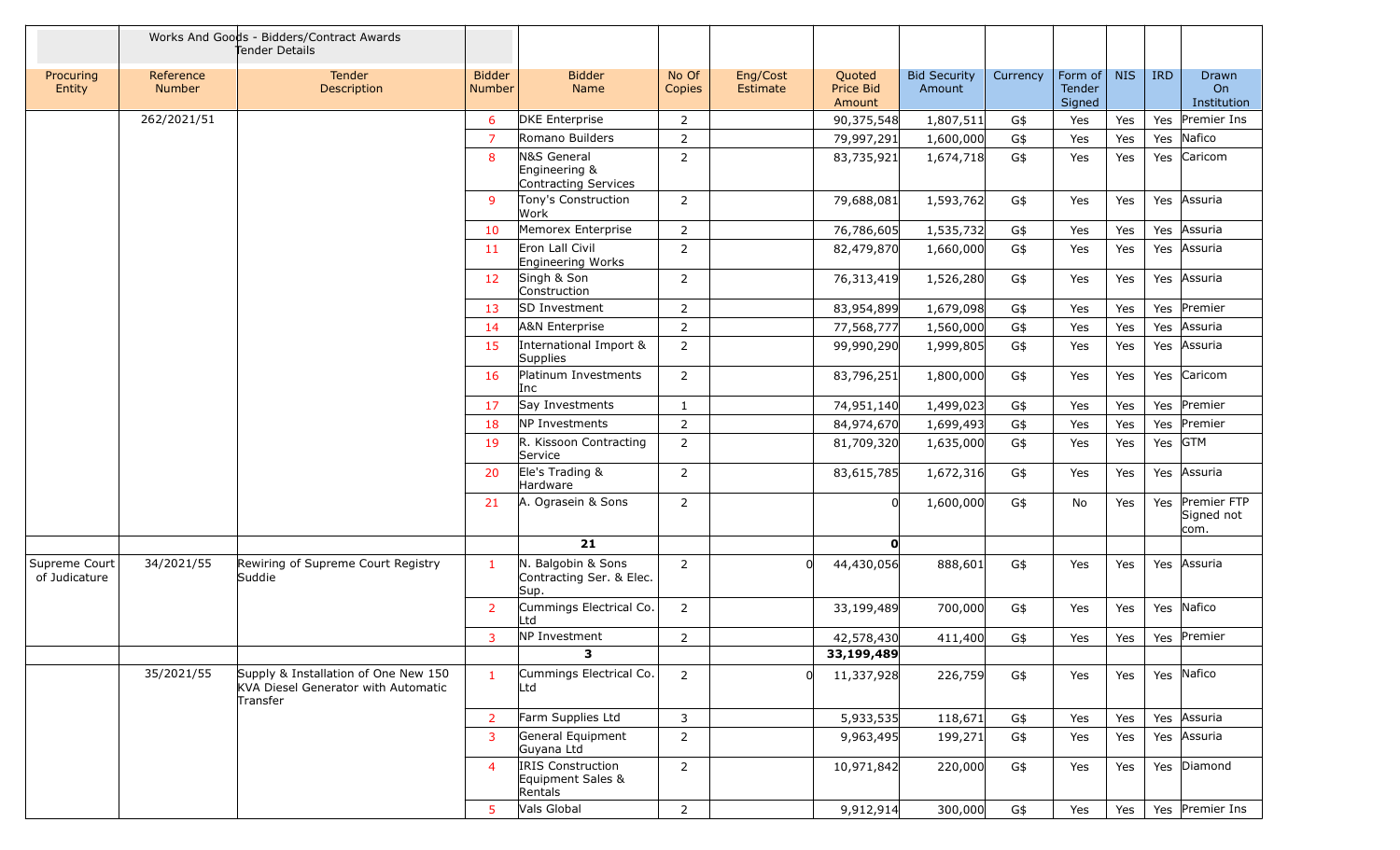|                                                     | Works And Goods - Bidders/Contract Awards<br>Tender Details |                                                                                                             |                         |                                                   |                 |                      |                               |                               |          |                             |            |            |                            |
|-----------------------------------------------------|-------------------------------------------------------------|-------------------------------------------------------------------------------------------------------------|-------------------------|---------------------------------------------------|-----------------|----------------------|-------------------------------|-------------------------------|----------|-----------------------------|------------|------------|----------------------------|
| Procuring<br>Entity                                 | Reference<br><b>Number</b>                                  | Tender<br>Description                                                                                       | <b>Bidder</b><br>Number | <b>Bidder</b><br>Name                             | No Of<br>Copies | Eng/Cost<br>Estimate | Quoted<br>Price Bid<br>Amount | <b>Bid Security</b><br>Amount | Currency | Form of<br>Tender<br>Signed | <b>NIS</b> | <b>IRD</b> | Drawn<br>On<br>Institution |
|                                                     | 35/2021/55                                                  |                                                                                                             | 6                       | N. Balgobin & Sons<br>Cont. Ser. & Elec.<br>Supo. | $\overline{2}$  |                      | 10,472,000                    | 209,440                       | G\$      | Yes                         | Yes        |            | Yes Assuria                |
|                                                     |                                                             |                                                                                                             |                         | 6                                                 |                 |                      | 5,933,535                     |                               |          |                             |            |            |                            |
| Guyana Water<br>Inc.                                | 55/2021/45                                                  | Supply and Delivery of Aluminum<br>Sulphate                                                                 | $\mathbf{1}$            | Ansa McAL Chemicals<br>Ltd (T&T)                  | $\overline{2}$  |                      | 819,000                       | 12,285                        | $USD$ \$ | Yes                         | N/A        | $N/A$ RBL  |                            |
|                                                     |                                                             |                                                                                                             | $\overline{2}$          | Industrical Chemical<br>Company Jamaica Ltd       | $\overline{2}$  |                      | 945,000                       | 2,976,750                     | G\$      | Yes                         | N/A        |            | $N/A$ Premier Ins          |
|                                                     |                                                             |                                                                                                             | $\mathbf{3}$            | S. Jagmohan Const. &<br>General Supplies Ltd      | 1               |                      | 558,288,000                   | 9,000,000                     | G\$      | Yes                         | Yes        |            | Yes Premier Ins            |
|                                                     |                                                             |                                                                                                             | $\overline{4}$          | Supergraphics                                     | $\overline{2}$  |                      | 475,200,000                   | 7,128,000                     | G\$      | Yes                         | Yes        |            | Yes Premier Ins            |
|                                                     |                                                             |                                                                                                             | 5 <sup>1</sup>          | 3R Energy Ltd (UK)                                | $\mathbf{1}$    |                      | 1,080,000                     | 16,200                        | $USD$ \$ | Yes                         | N/A        |            | $N/A$ GT Bank              |
|                                                     |                                                             |                                                                                                             | 6                       | Steven Tractor &<br>Trading                       | 3               |                      | 252,720,000                   | 3,790,000                     | G\$      | Yes                         | Yes        |            | Yes Premier Ins            |
|                                                     |                                                             |                                                                                                             |                         | 6                                                 |                 |                      | 819,000                       |                               |          |                             |            |            |                            |
| Ministry of<br>Amerindian<br>Affairs                | 73/2021/16                                                  | Supply and Delivery of One Hundred<br>and Twenty New Automatic/Manual<br>Sewing Machine with Cabinets       | $\mathbf{1}$            | Executite Caribbean<br>Development Guyaan<br>Inc  | $\overline{2}$  |                      | 13,747,260                    | 274,945                       | G\$      | Yes                         | Yes        |            | Yes Premier Ins            |
|                                                     |                                                             |                                                                                                             | $\overline{2}$          | DNS Enterprise                                    | $\overline{2}$  |                      | 30,180,000                    | 620,000                       | G\$      | Yes                         | Yes        | Yes        | Nafico                     |
|                                                     |                                                             |                                                                                                             | 3                       | Guybiz Establishment                              | $\overline{2}$  |                      | 19,972,000                    | 399,440                       | G\$      | Yes                         | Yes        | Yes        | Assuria                    |
|                                                     |                                                             |                                                                                                             | $\overline{4}$          | S&K Const. & Consul.<br>Ser. & Gen. Sup. Inc.     | $\mathbf{1}$    |                      | 52,781,360                    |                               |          | Yes                         | Yes        | Yes        | Assuria                    |
|                                                     |                                                             |                                                                                                             |                         | 4                                                 |                 |                      | 13,747,260                    |                               |          |                             |            |            |                            |
| Ministry of<br>Tourism,<br>Industry and<br>Commerce | 78/2021/23                                                  | Supply, Delivery, Installation, Training<br>and After Service of Equipment for<br>Lethem Business Incubator | $\mathbf{1}$            | Eagle Heights<br>Technology                       | 1               |                      | 8,838,550                     | 176,771                       | G\$      | Yes                         | Yes        |            | Yes Assuria                |
|                                                     |                                                             |                                                                                                             | $\overline{2}$          | Western Scientific Co.<br>Ltd                     | $\overline{2}$  |                      | 52,403,321                    | 1,555,000                     | G\$      | Yes                         | Yes        |            | Yes Premier                |
|                                                     |                                                             |                                                                                                             | $\mathbf{3}$            | N&C Consultancy<br>Services                       | $\Omega$        |                      | 50,538,767                    | 1,010,776                     | G\$      | Yes                         | Yes        | Yes        | Citizenb<br>Bank           |
|                                                     |                                                             |                                                                                                             |                         | 3                                                 |                 |                      | 8,838,550                     |                               |          |                             |            |            |                            |
|                                                     | 79/2021/23                                                  | Procurement of Security Services                                                                            | 1                       | RK's Guyana Security<br>Service                   | 1               |                      | 18,847,210<br>$\Omega$        | 380,000                       | G\$      | Yes                         | Yes        |            | Yes Nafico                 |
|                                                     |                                                             |                                                                                                             | 2                       | Sentinel Security Inc                             | 2               |                      | 18,628,056                    | 372,561                       | G\$      | Yes                         | Yes        |            | Yes Caricom                |
|                                                     |                                                             |                                                                                                             | $\overline{3}$          | Amalgamated Security<br>Services Guyana           | $\overline{2}$  |                      | 18,614,650                    | 372,293                       | G\$      | Yes                         | Yes        |            | Yes Assuria                |
|                                                     |                                                             |                                                                                                             | $\overline{4}$          | Strategic Action Security<br>Ltd                  | $\overline{2}$  |                      | 17,842,140                    |                               |          | Yes                         | Yes        | Yes        |                            |
|                                                     |                                                             |                                                                                                             | 5 <sub>5</sub>          | Castle Security Service<br>Inc                    | $\mathbf{1}$    |                      | 20, 162, 131                  | 403,500                       | G\$      | Yes                         | Yes        |            | Yes Premier                |
|                                                     |                                                             |                                                                                                             |                         | 5                                                 |                 |                      | 17,842,140                    |                               |          |                             |            |            |                            |